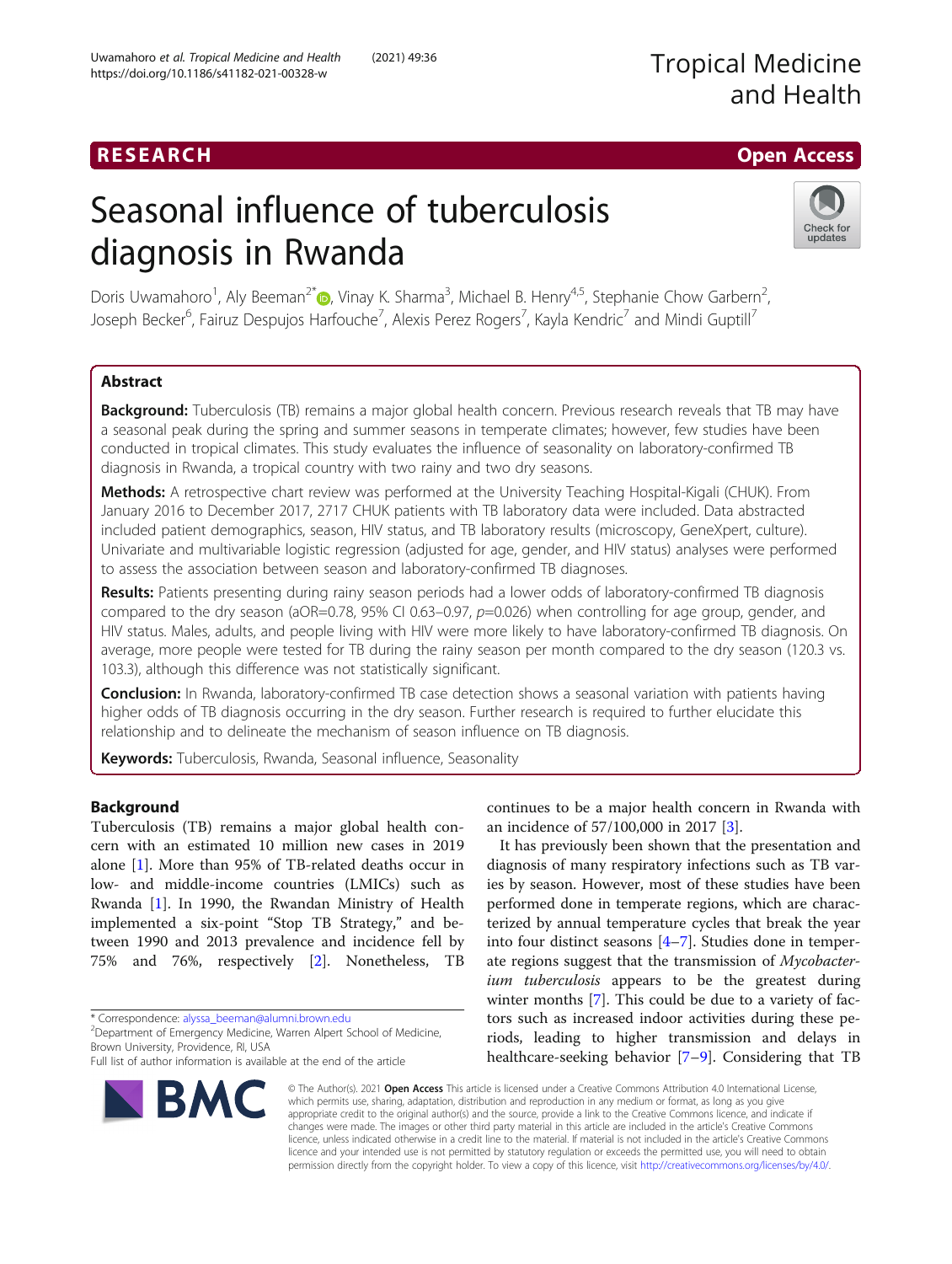has an incubation period which varies greatly from weeks to months, this could explain why symptom onset has been shown to often occur in the months following winter [[10,](#page-6-0) [11\]](#page-6-0). A systematic review of twelve studies showed a seasonal peak of TB case notifications during the spring and summer seasons [\[7,](#page-6-0) [9\]](#page-6-0).

In contrast, Rwanda is located in a tropical equatorial region where seasons are defined by rainfall yielding two distinct seasons, rainy and dry, each occurring twice in varying lengths throughout the year [[12,](#page-6-0) [13](#page-6-0)]. The few studies that have been conducted on seasonal influence on TB incidence in tropical and equatorial regions have shown conflicting results. One study performed in Cameroon (a Central/West African country with tropical, semi-arid climate) found that more TB cases were diagnosed in the rainy season [[14](#page-6-0)]. However, no seasonal variation was observed in a study from Uganda, while Gashu et al. noted an increase in TB cases during the dry season in Ethiopia [\[15](#page-6-0), [16\]](#page-6-0). No prior studies have evaluated seasonal variation of TB in Rwanda. A better understanding of TB epidemiology in the context of Rwandan seasonal variability may yield information that could aid in the prevention, control, and management of this disease.

#### Methods

#### Setting and design

The study was carried out at the University Teaching Hospital-Kigali (French: Centre Hospitalier Universitaire de Kigali, CHUK), the national public referral hospital in Kigali, Rwanda. The facility is an urban, tertiary-care institution with approximately 40 emergency beds and 500 hospital beds. CHUK serves a catchment area of approximately 11 million people and is the national referral center for critically ill patients. A retrospective chart review of patients presenting for care to CHUK with TB laboratory data over a 2-year period (January 2016 to December 2017) was performed.

#### Patient population and laboratory data

Patients of any age who presented to either an inpatient or outpatient CHUK facility and who had any laboratory diagnostic test for TB performed were included. The analysis incorporated all types of TB laboratory diagnostics available at CHUK including acid-fast bacilli (AFB) smear microscopy, GeneXpert MTB/RIF (Cepheid Inc., Sunnyvale, CA, USA) polymerase chain reaction (PCR) assay, or cultures. Patients were excluded if they were missing data on age, gender, test results, or date of test. Data abstracted included demographics (age and gender), HIV status (as reported by the patient or from HIV test result as ordered by the treating physician), date laboratory testing was performed, test type, sample type and source, and test result. Dates were categorized by season (rainy or dry). The first dry season was defined as January to February, the first rainy season as March to May, the second dry season as June to August, and the second rainy season as September to December [[13\]](#page-6-0).

#### Data collection and management

Data were collected from the CHUK paper laboratory records and entered and stored in a password-protected Microsoft Excel database. The study was approved by the CHUK Ethics Committee (EC/CHUK/585/2018). No personally identifiable information was collected.

#### Statistical analysis

Descriptive analyses were completed for the overall cohort. Summary statistics were calculated using frequencies and percentages for all categorical variables, and continuous variables were summarized using median values and interquartile ranges. Laboratory-confirmed TB cases were defined as those with any positive TB laboratory test result from microscopy, GeneXpert, and/or culture. The monthly incidence of laboratory-confirmed TB cases and number of patients who had TB laboratory testing performed were calculated and represented graphically. Differences in patient characteristics by season (rainy/dry) were assessed using  $\chi^2$  for categorical variables and independent  $t$  tests for normally distributed continuous variables. A multivariable logistic regression was employed to calculate adjusted odds ratios (aOR) with associated 95% confidence intervals (CIs). The multivariable regression model controlled for age group, gender, and HIV status which were determined a priori through clinical experience and literature review to be associated with TB diagnosis. A significance level of  $p < 0.05$  was utilized for all analyses. All statistical analyses were performed using STATA version 15.1 (Stata Corp; College Station, USA).

#### Results

Of 2762 reviewed patient records, 45 were excluded due to missing data leaving a total of 2717 patients for inclusion in further analysis (Fig. [1](#page-2-0)). The study population demonstrated a male predominance (58.2%). The median age was 35 years [IQR 22, 52] and 498 (18.3%) were children (< 18 years). Among included patients, 473 (17.4%) had positive HIV test or were self-reported as being HIV positive, 1667 (61.4%) had negative HIV test, and 577 (21.2%) had missing HIV status (no HIV testing performed or no documentation of HIV status), as shown in Table [1.](#page-2-0)

A total of 4763 laboratory tests (AFB smear microscopy, GeneXpert, culture) for TB were performed during the study period with 480 (17.7%) patients having laboratory-confirmed TB diagnoses (Table [1](#page-2-0)). The majority (75.0%) of patients had more than one laboratory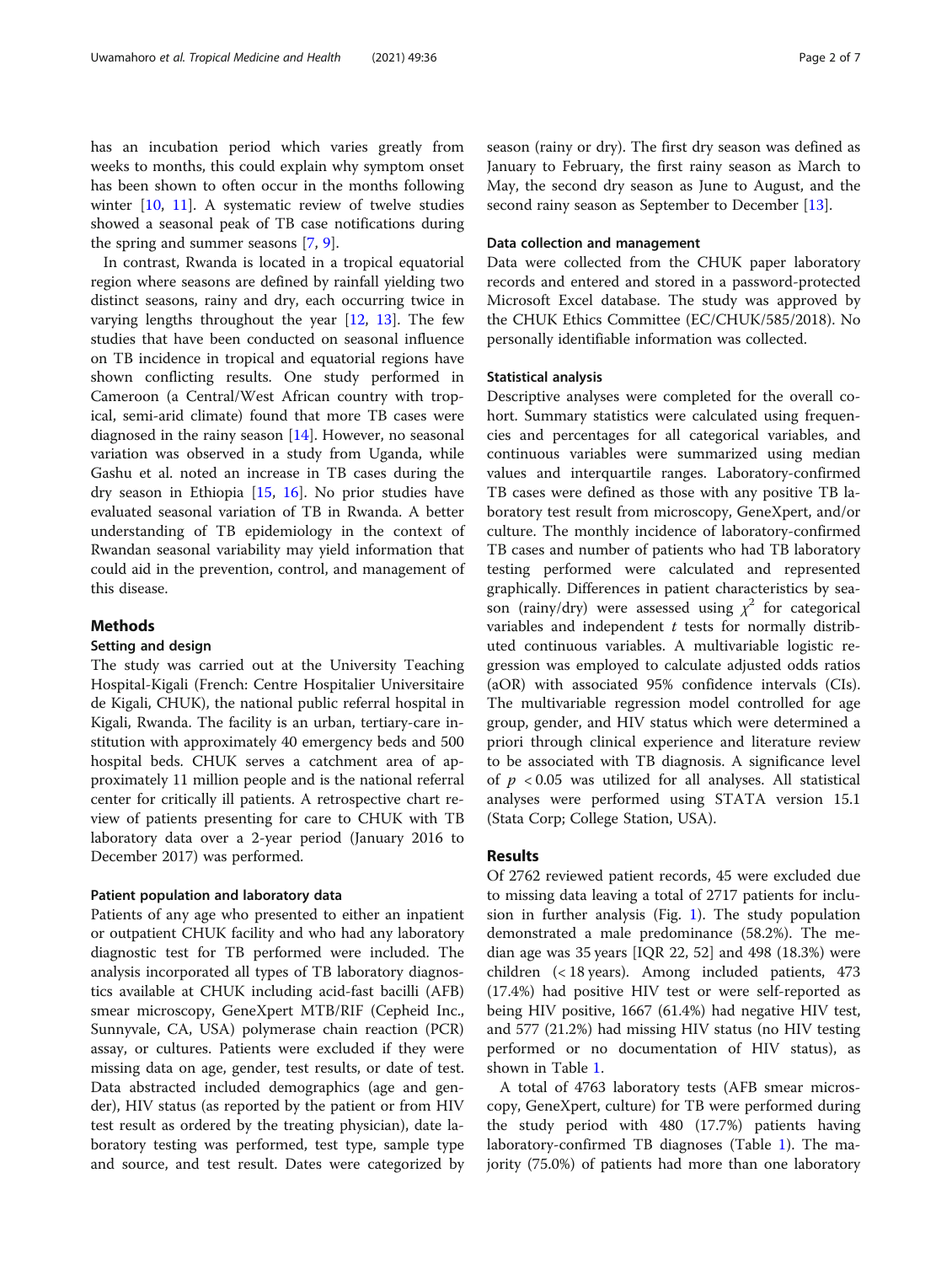<span id="page-2-0"></span>

TB diagnostic test performed. The most common test performed among the study population was an AFB smear microscopy (84.2%), followed by GeneXpert (72.0%) and culture (19.0%). While over half (52.2%) of samples did not explicitly specify the sample source, 869

Table 1 Patient characteristics

| Characteristic            | n(%)<br>$(n=2717)$ |
|---------------------------|--------------------|
| Gender                    |                    |
| Male                      | 1582 (58.2)        |
| Female                    | 1135 (41.8)        |
| Age (years), median [IQR] | 35 (22, 52)        |
| Age group                 |                    |
| Child $(< 18$ years)      | 498 (18.3)         |
| Adult ( $\geq$ 18 years)  | 2219 (81.7)        |
| <b>HIV status</b>         |                    |
| Negative                  | 1667 (61.4)        |
| Positive                  | 473 (17.4)         |
| Missing                   | 577 (21.2)         |
| <b>TB</b> status          |                    |
| Negative                  | 2237 (82.3)        |
| Positive                  | 480 (17.7)         |
| Type of test <sup>a</sup> |                    |
| AFB smear microscopy      | 2289 (84.2)        |
| GeneXpert                 | 1957 (72.0)        |
| Culture                   | 517 (19.0)         |
| Type of sample            |                    |
| Extrapulmonary            | 869 (32.0)         |
| Pulmonary                 | 430 (15.8)         |
| Unspecified/missing       | 1419 (52.2)        |

<sup>a</sup>Variable categories are not mutually exclusive therefore cumulative

percentages may be greater than 100%

(32.0%) were documented as being obtained from an extrapulmonary source and 430 (15.8%) from a pulmonary source. The most common sample types specified were sputum (9.8%), cerebrospinal fluid (CSF) (8.0%), and pleural fluid (7.4%), further detailed in Table 2. There was no statistically significant difference between the type of test performed and season (Table [3\)](#page-3-0).

The average monthly incidence of patients with laboratory-confirmed TB diagnosis was similar between dry season versus rainy season months (20.1 cases/ month vs 19.9 cases/month, respectively,  $p=0.954$ ). There was substantial variation between the two years in terms of monthly incidence of laboratory-confirmed TB. In 2016, July had the lowest incidence of TB diagnoses (6 cases/month), while January and June had the highest incidence (both with 28 cases/month). However, in 2017, January had the lowest incidence of laboratoryconfirmed TB (11 cases/month) while October had the highest incidence (33 cases/month) as shown in Fig. [2](#page-3-0). The average number of all patients tested per month was higher during the rainy compared to the dry season, although this difference was statistically insignificant (120.3 vs. 103.3 patients/month, respectively,  $p=0.221$ ). There was a significant increase in the number of men tested for TB during the rainy season (60.4%) when compared to the dry season  $(54.7%)$   $(p=0.003)$ .

In unadjusted analysis, females had lower odds of having a positive TB result compared to males (OR=0.81,

| Table 2 Sites of TB sampling, pulmonary, or extrapulmonary |  |
|------------------------------------------------------------|--|
|------------------------------------------------------------|--|

| Sample type           | Specific sample site   | n(%)<br>$(n=2717)$ |
|-----------------------|------------------------|--------------------|
| Pulmonary             | Tracheal aspiration    | 7(0.26)            |
|                       | Bronchoalveolar lavage | 156 (5.74)         |
|                       | Sputum                 | 267 (9.83)         |
| <b>Extrapulmonary</b> | Synovial fluid         | 14(0.51)           |
|                       | Cerebrospinal fluid    | 218 (8.02)         |
|                       | Ascitic fluid          | 97 (3.57)          |
|                       | Urine                  | 66 (2.43)          |
|                       | Stool                  | 7(0.26)            |
|                       | Serum                  | 3(0.11)            |
|                       | Gastric aspirate       | 40 (1.47)          |
|                       | Pleural fluid          | 200 (7.36)         |
|                       | Pus                    | 40 (1.47)          |
|                       | Tissue/biopsy          | 165 (6.07)         |
|                       | Bone marrow            | 2(0.07)            |
|                       | Ocular fluid           | 1(0.04)            |
|                       | Semen                  | 2(0.07)            |
| Other                 |                        | 13 (0.47)          |
| <b>Missing</b>        |                        | 1419 (52.2)        |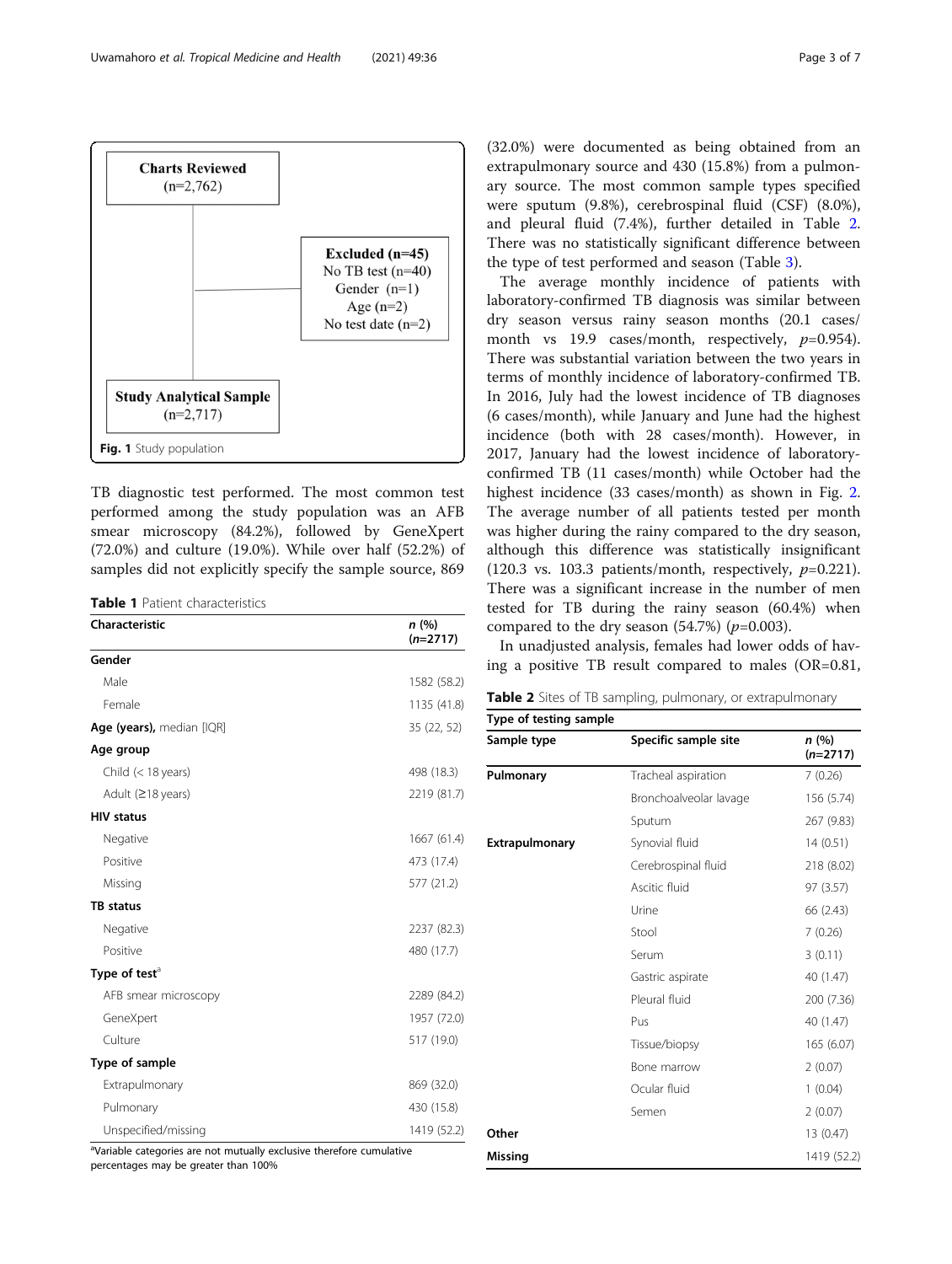<span id="page-3-0"></span>

|  |  | Table 3 Type of TB test performed and result by season |
|--|--|--------------------------------------------------------|
|--|--|--------------------------------------------------------|

|                      | Season         |             | P     |  |
|----------------------|----------------|-------------|-------|--|
|                      | Dry            | Rainy       |       |  |
| Gender               |                |             |       |  |
| Male                 | 565 (54.7)     | 1017 (60.4) | 0.003 |  |
| Female               | 468 (45.3)     | 667 (39.6)  |       |  |
| Age (mean)           | 36.49<br>36.91 |             | 0.637 |  |
| <b>HIV status</b>    |                |             |       |  |
| Negative             | 646 (62.5)     | 1021 (60.6) | 0.006 |  |
| Positive             | 198 (19.2)     | 275 (16.3)  |       |  |
| Missing              | 189 (18.3)     | 388 (23.0)  |       |  |
| AFB smear microscopy | 1010           | 1279        | 0.537 |  |
| Negative             | 905 (89.6)     | 1156 (90.4) |       |  |
| Positive             | 105 (10.4)     | 123 (9.6)   |       |  |
| <b>GeneXpert</b>     | 705            | 1252        | 0.371 |  |
| Negative             | 606 (90.0)     | 1094 (87.4) |       |  |
| Positive             | 99 (14.0)      | 158 (12.6)  |       |  |
| Culture              | 212            | 305         | 0.320 |  |
| Negative             | 175 (82.5)     | 247 (81.0)  |       |  |
| Positive             | 6(2.8)         | 17(5.6)     |       |  |
| Contaminated         | 31 (14.6)      | 41 (13.4)   |       |  |

95% CI 0.66–0.99,  $p=0.037$  and adults had greater odds compared to children (OR=2.05, 95% CI 1.51-2.70,  $p$ < 0.001). People living with HIV had higher odds (OR= 1.40, 95% CI 0.66–0.99, p=0.007) of having a positive TB result compared to those HIV negative (Table [4\)](#page-4-0). Patients presenting during a rainy season period had lower odds of positive TB result compared to those in the dry season (OR=0.82, 95% CI 0.68–1.00, p=0.055) although was marginally statistically insignificant (Table [4\)](#page-4-0). In multivariable logistic regression analysis, patients who presented during a rainy season period had lower odds of having laboratory-confirmed TB diagnosis than those presenting during a dry season period (aOR=0.78, 95% CI 0.63–0.97),  $p=0.026$ ) when controlling for age group, gender, and HIV status (Table [4\)](#page-4-0).

#### **Discussion**

Seasonal variation in the diagnosis of TB has been reported in different regions, and various geographic and demographic factors may be involved in seasonality [[7](#page-6-0), [9\]](#page-6-0). This study found that laboratory-confirmed TB case detection in a tertiary facility in Rwanda varied by season with lower odds of laboratory-confirmed TB diagnoses during the rainy season compared to the dry season when controlling for age, gender, and HIV status. The delay between transmission of TB (which may occur at higher rates during the rainy season due to greater

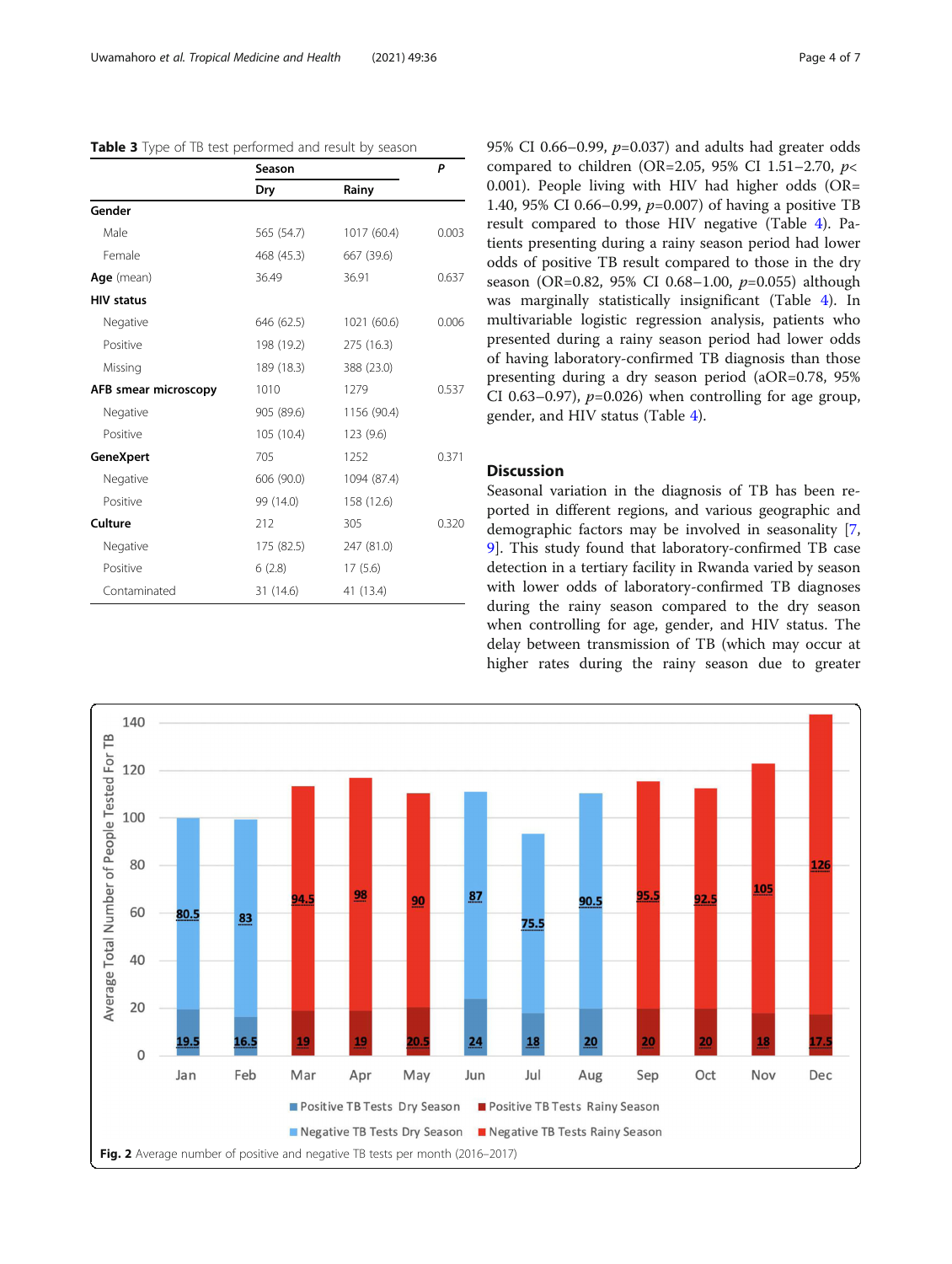| <b>Characteristics</b>    | TB negative      | TB positive<br>$n$ (%) (n=480) | <b>Univariate</b>   |         | <b>Multivariable</b> |         |
|---------------------------|------------------|--------------------------------|---------------------|---------|----------------------|---------|
|                           | $n$ (%) (n=2237) |                                | OR (95% CI)         | P       | OR (95% CI)          | P       |
| Gender                    |                  |                                |                     |         |                      |         |
| Male (ref)                | 1282 (57.3)      | 300 (62.5)                     | $0.81(0.66 - 0.99)$ | 0.037   | $0.74(0.59 - 0.93)$  | 0.009   |
| Female                    | 955 (42.3)       | 180 (37.5)                     |                     |         |                      |         |
| Age (years), median [IQR] | 35 [22, 52]      | 35 [25, 50]                    | $1.00(0.99 - 1.00)$ | 0.188   |                      |         |
| Age group                 |                  |                                |                     |         |                      |         |
| Child (ref)               | 446 (19.9)       | 52 (10.8)                      | $2.05(1.51 - 2.78)$ | < 0.001 | $2.19(1.55 - 3.10)$  | < 0.001 |
| Adult                     | 1791 (80.1)      | 428 (89.2)                     |                     |         |                      |         |
| <b>HIV status</b>         |                  |                                |                     |         |                      |         |
| Negative (ref)            | 1365 (61.0)      | 302 (62.9)                     | $1.40(1.10 - 1.79)$ | 0.007   | $1.35(1.05 - 1.73)$  | 0.018   |
| Positive                  | 361 (16.1)       | 112(23.3)                      |                     |         |                      |         |
| Missing                   | 511 (22.8)       | 66 (13.8)                      |                     |         |                      |         |
| Season                    |                  |                                |                     |         |                      |         |
| Dry (ref)                 | 832 (37.2)       | 201 (41.9)                     | $0.82(0.67 - 1.01)$ | 0.055   | $0.78(0.63 - 0.97)$  | 0.026   |
| Rainy                     | 1405 (62.8)      | 279 (58.1)                     |                     |         |                      |         |

<span id="page-4-0"></span>Table 4 Comparison of TB negative and TB positive characteristics

indoor crowding) to emergence of symptoms weeks or months later and subsequent diagnosis may account for the greater odds of TB case detection in the dry season [\[9\]](#page-6-0).

A number of studies performed across Africa have shown conflicting results on TB seasonality in tropical climates. Notably, the present study results are similar to what has been observed in Ethiopia, in which a higher case notification rate was observed during the end of dry season  $[16]$  $[16]$ . This may be due to the rainy season affecting attendance in health facilities. In contrast, however, our results differ from that of a study completed in Cameroon, which found a higher TB prevalence during the rainy season compared to the dry. This may be explained in that Cameroon has only one distinct rainy and dry season (rainy from April to November, dry from November to March) compared to the two shorter rainy and dry seasons in Rwanda [[14\]](#page-6-0). Due to the long incubation time of TB and insidious initial symptoms, patients in the present study may have been infected with TB during the rainy season but went to seek treatment weeks later when symptoms developed during the dry season, while the longer rainy season in Cameroon may have allowed time for patients to become infected, then develop symptoms and present for care in the same season. Another study performed in Ghana was unable to determine any seasonal pattern between their rainy and dry season [[17](#page-6-0)]. Aryee et al. suggest that it may be due to their lack of information and ability to control for demographic and co-morbid variables (age, gender, HIV status). In the present study, there was no statistical significance between seasons in and laboratory-confirmed TB diagnosis until we controlled for cofounding variables.

Our study demonstrated a trend toward higher testing per month during the rainy season. Although this was not statistically significant, it could potentially suggest a variation in healthcare worker behaviors due to seasonality and warrants further investigation. Reasons for seasonality seem to be more complex and not entirely explained by factors suggested in this and other studies such as healthcare-seeking behavior, crowding during rainy months, vitamin D deficiency [\[7](#page-6-0)]. Another possibility could be that Rwanda heavily depends on its agriculture activity. However, Rwanda is prone to suffer considerable food shortages or high food prices rise during the dry season, which could contribute to higher rates of malnutrition which has been associated with higher prevalence's of TB [\[18,](#page-6-0) [19\]](#page-6-0).

While more samples in this study were documented as obtained from extrapulmonary sources than pulmonary, it is likely that the majority of specimens that did not have a source explicitly specified were actually from sputum samples. Prior studies have suggested that specimens for most laboratory-confirmed cases in adults are obtained from pulmonary sources compared to extrapulmonary sources [\[6](#page-6-0)].

People living with HIV are 30 times more likely to develop active TB due to impaired immune response [\[20](#page-6-0)]. Not surprisingly, this study found a significant association between positive HIV status and laboratoryconfirmed TB diagnosis. Due to the retrospective nature of this study, it was not possible to determine which patients were tested for HIV during the same clinical visit as the TB test, or if they had self-reported previously known HIV status to the physician. Those who reported their status may have already been well controlled on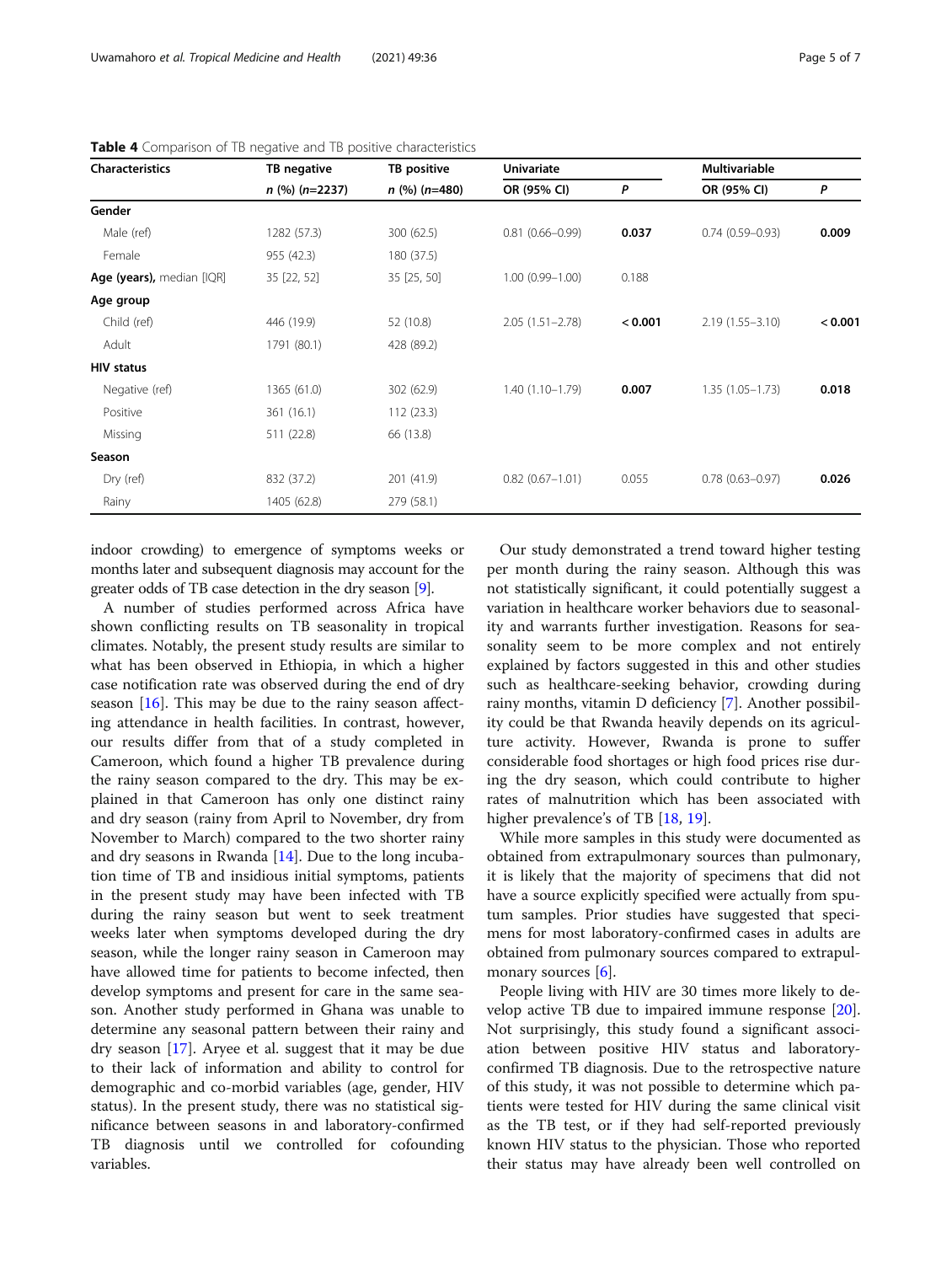HAART, potentially being virally suppressed. Unfortunately, a substantial proportion of patients did not have HIV status documented.

This retrospective study indicated that adults were more likely to be diagnosed with TB compared to children, which is consistent with current literature. A systematic review done in 2011 revealed that TB prevalence in adults increases with age reaching 80% in latent infections at 80 years [\[7](#page-6-0)]. Additionally, the challenges of laboratory-confirmation of pediatric TB disease are well documented due to the paucibacillary nature of pediatric disease [[21\]](#page-6-0). Furthermore, we found that males were more likely to have a positive TB result compared to women in unadjusted and adjusted analyses. This finding is consistent with prior studies that have shown that men are disproportionately affected by TB, which could be possibly explained by higher social interactions such as drinking and smoking, or work, which are commonly performed in crowded spaces [\[7](#page-6-0), [13\]](#page-6-0). However, risk factors and associated behaviors such as health-seeking behaviors for why the incidence of TB diagnosis is higher in men than women are not well understood in the Rwandan context. Further research can help understand these factors and allow for informed public health recommendations targeted to different populations.

#### Limitations

Many of the limitations to this study highlight the challenges of conducting research in a resource-constrained setting. First, this was a retrospective study which used pre-existing data that relied on the accuracy of written medical records which were at times incomplete. For instance, as mentioned previously, there was a lack of information on how HIV status was determined for many patients, as well as the source of specimens used for TB testing. Importantly, this study only considered patients with positive TB laboratory test results, as clinically diagnosed TB information was not available; therefore, this study may not accurately reflect actual incidence of TB notifications especially in children in whom clinical diagnosis of TB without confirmatory lab tests is commonplace. In addition, GeneXpert is increasingly being used at CHUK for confirming the diagnosis of TB, while recent studies have found that the sensitivity and specificity of the GeneXpert, specifically in extrapulmonary specimens, varies considerably [[22\]](#page-6-0). Moreover, the data is from an urban tertiary care center and may therefore represent a subset of patients with greater severity of illness. Due to time and resource constraints, it was only feasible to analyze two years of data; seasonal variation may vary substantially between years as seen by the variation between the two years included in this study. There was also some difficulty in defining months as rainy or dry, as there was a lack of consensus in how the seasons are defined, along with annual variations in season onset due to meteorological factors. Finally, due to patient and healthcare worker behaviors and practices, it is difficult to ascertain or speculate the true reasons for the observed greater odds in the dry season.

#### Conclusion

This study is the first to report the effects of seasonality on TB diagnosis in Rwanda. Laboratory-confirmed TB detection varied by season, with greater odds of diagnosis during the dry season compared to rainy season. Further research is warranted to understand additional risk factors for TB transmission in the Rwandan population, including the mechanisms by which seasons, and demographic differences influence TB case numbers. Studies should be performed not only at tertiary centers but also at district hospitals to discover more factors that can potentially affect healthcare-seeking behavior (i.e. transportation, socioeconomic status, insurance). Recognizing peak TB seasonality and investigating its context can help with prevention and resource allocation for treatment of TB in Rwanda. Our research could benefit other East African countries with a similar

tropical climate.

#### Abbreviations

AFB: Acid-fast bacilli; aOR: Adjusted odds ratios; CHUK: Centre Hospitalier Universitaire de Kigali; CSF: Cerebrospinal fluid; CIs: Confidence intervals; LMICs: Low- and middle-income countries; PCR: Polymerase chain reaction; OR: Odds ratios; TB: Tuberculosis

#### Acknowledgements

Not applicable

#### Authors' contributions

DU and MG conceptualized the study, in collaboration with VKS, MBH, and JB. DU, VKS, and MBH extracted and prepared the data. AB analyzed and interpreted the data with supervision from SCG. DU, AB, and VKS drafted the manuscript. MBH, SCG, JB, FDH, APR, KK, and MG critically revised the manuscript for its scientific content. AB prepared the manuscript for submission. The authors read and approved the final manuscript.

#### Funding

This work was not supported by any funding agency.

#### Availability of data and materials

The dataset generated and used during the current study is available from the corresponding author on reasonable request.

#### **Declarations**

#### Ethics approval and consent to participate

The study was approved by the University Teaching Hospital of Kigali Ethics Committee (EC/CHUK/585/2018). No personally identifiable information was collected.

#### Competing interests

The authors declare that they have no competing interests. The content of this manuscript is solely the responsibility of the authors and does not necessarily represent the views of or any academic organizations.

#### Author details

<sup>1</sup>Department of Anesthesia, Emergency Medicine and Critical Care, University of Rwanda College of Medicine and Health Sciences, Kigali, Rwanda.